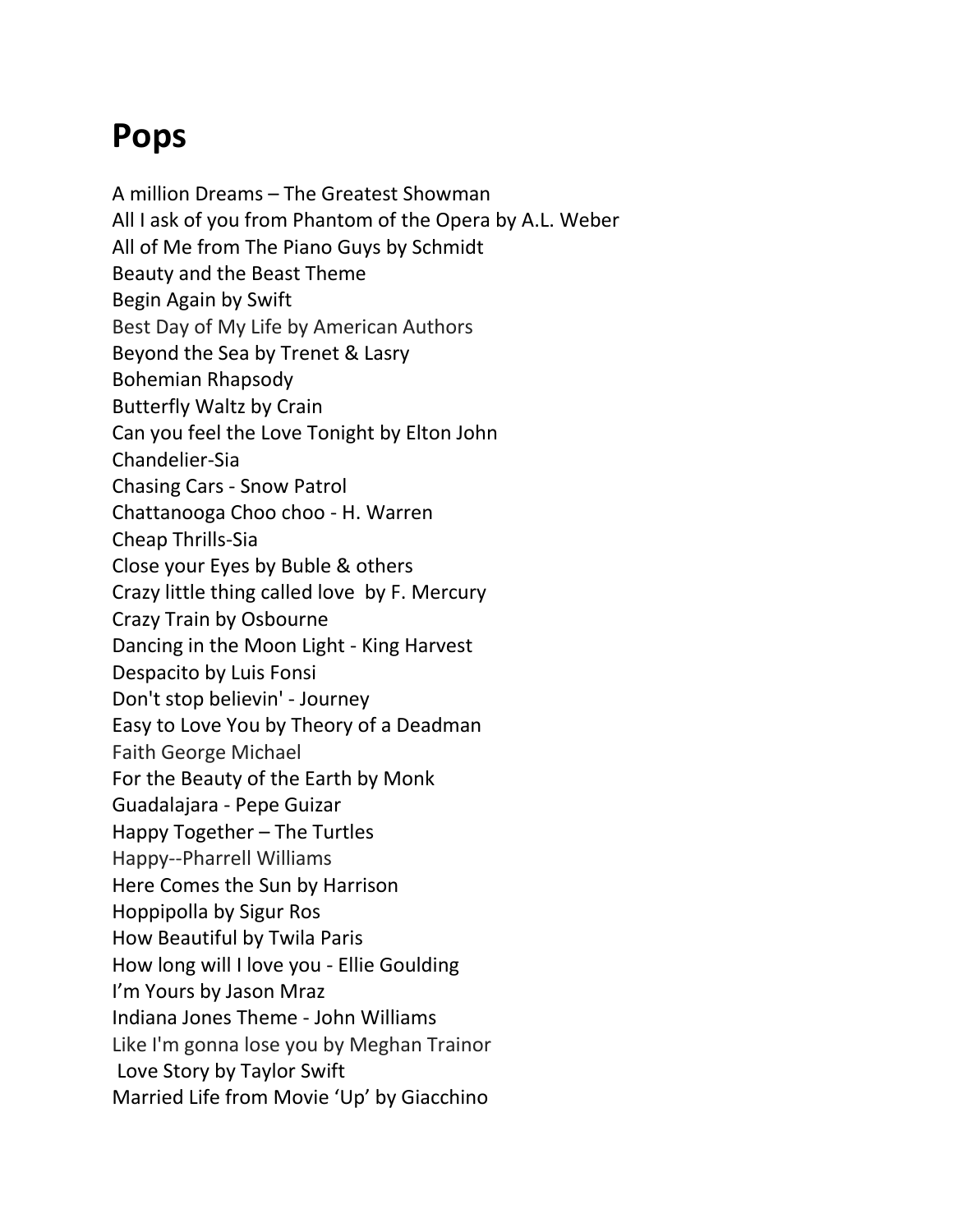Marry You - Bruno Mars Moon River by Mancini Music from the film 'Love Actually' by Craig Armstrong Nothing Else Matters by Metallica Photograph-Ed Sheeran Pompeii by Bastille Selections from Musical "Oklahoma" by Rogers & Hammerstein Shape of You-Ed Sheeran Skinny Love – Birdy Somewhere over the Rainbow by Israel Kamakawiwo'ole Spend my Life with You by Benet I won't give up - Jason Mraz Bittersweet Symphony A thousand Years - Christina Perri Stand by Me by Ben E. King Sweet Caroline – Diamond Take my breathe away Berlin The man who sold the world – Bowie This Year's Love by David Gray Viva La Vida - Coldplay Firework - Katy Perry God Bless the Broken Road - Rascal Flatts The way you look tonight - Jerome Kern Hallelujah - Jeff Buckley Secrets - One Republic Wagon Wheel - Old Crow Medicine Show Taylor Swift - Love Song Clocks - Coldplay What a Wonderful World by Weiss & Thiele Wherever you will go by The Calling With or without you – U2 You Say by Daigle You've got a Friend in Me (Toy Story) by Newman Your Song – Elton John